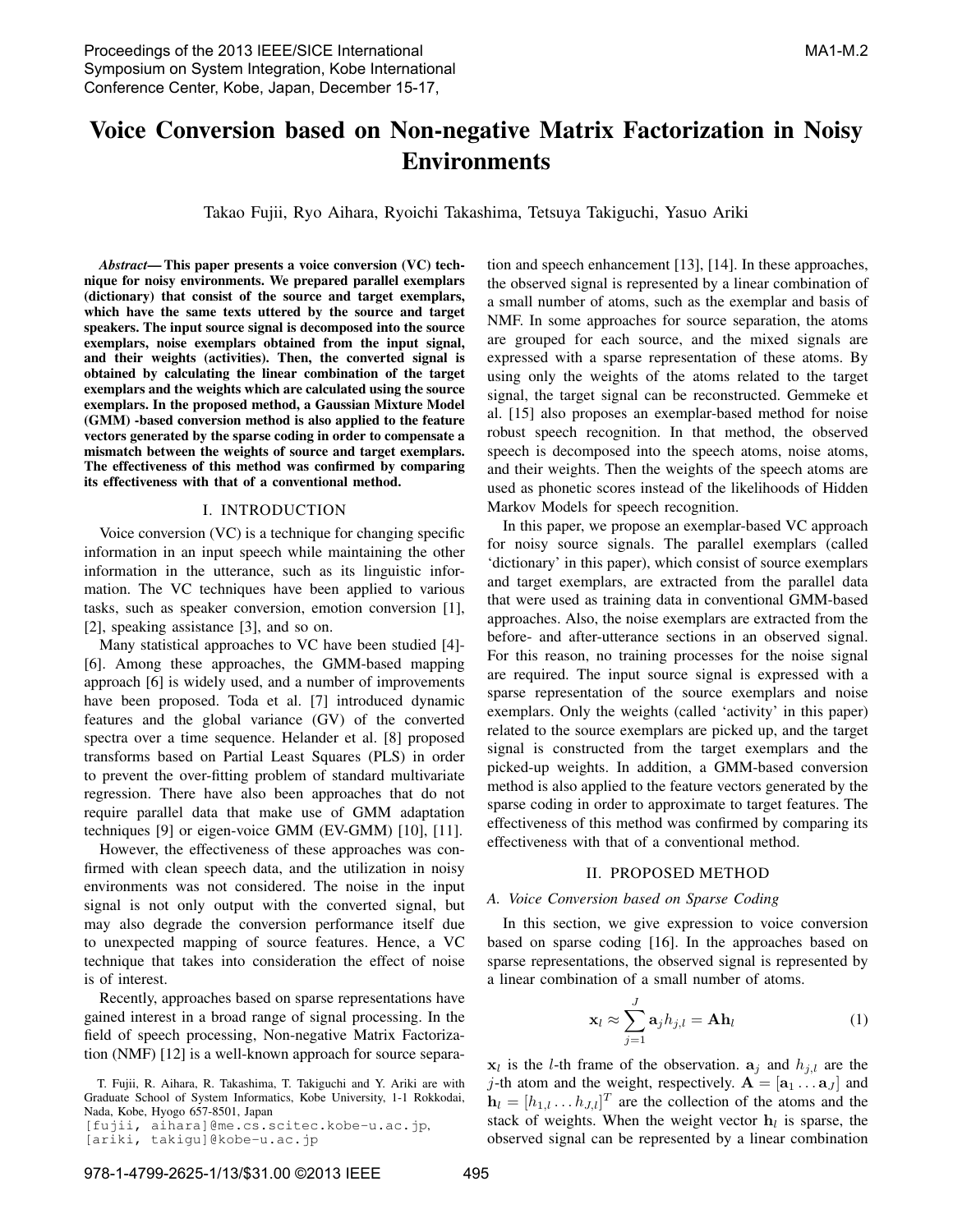

Fig. 1. Basic approach of exemplar-based voice conversion

of a small number of atoms that have non-zero weights. In this paper, each atom denotes the exemplar of speech or of a noise signal, and the collection of exemplar A and the weight vector  $h_l$  are referred to as the '*dictionary*' and '*activity*', respectively.

In our proposed method, the parallel exemplars (dictionaries) are used to map the source signal to the target one. The parallel dictionaries consist of source and target dictionaries that have the same size.

Fig. 1 shows the basic approach of voice conversion based on sparse coding. The activity matrices are estimated from source words and the source dictionary. When there are parallel dictionaries constructed from source and target speech features, the activity of the source signal estimated with the source dictionary may be able to be substituted for that of the target signal. Therefore, the target speech can be constructed by using the target dictionary and the activity of the source signal.

#### *B. Dictionary Construction*

The parallel dictionaries are constructed from source and target spectral envelopes extracted by STRAIGHT analysis [17]. The use of these features worked without any problems in a preliminary experiment using clean speech data. However, when it came to constructing a noise dictionary, STRAIGHT analysis could not express the noise spectrum well since STRAIGHT itself is an analysis and synthesis method for speech data. In order to express the noisy source speech with a sparse representation of source and noise dictionaries, a simple magnitude spectrum calculated by short-time Fourier transform (STFT) is used to construct the source and noise dictionaries.

Fig. 2 shows the process for constructing parallel dictionaries. For the target training speech, the STRAIGHT spectrum is used to extract its dictionary. For the source training speech, on the other hand, the STRAIGHT spectrum is converted into mel-cepstral coefficients and only used for DP-matching in order to align the temporal fluctuation, and the magnitude spectrum is used to extract its dictionary. When an input source signal is converted, the source signal is also applied to STFT and STRAIGHT analysis. The magnitude spectrum is used to extract the noise dictionary and used to estimate the activity. The STRAIGHT spectrum is not used in the conversion process, but the other features



Fig. 2. Construction of source and target dictionaries

extracted by STRAIGHT analysis, such as F0 and aperiodic components, are used to synthesize the converted signal.

## *C. Estimation of Activity from Noisy Source Signals*

From the before- and after-utterance sections in the observed (noisy) signal, the noise dictionary is extracted for each utterance. In the exemplar-based approach, the spectrum of the noisy source signal at frame  $l$  is approximately expressed by a non-negative linear combination of the source dictionary, noise dictionary, and their activities.

$$
\mathbf{x}_{l} = \mathbf{x}_{l}^{s} + \mathbf{x}_{l}^{n}
$$
\n
$$
\approx \sum_{j=1}^{J} \mathbf{a}_{j}^{s} h_{j,l}^{s} + \sum_{k=1}^{K} \mathbf{a}_{k}^{n} h_{k,l}^{n}
$$
\n
$$
= [\mathbf{A}^{s} \mathbf{A}^{n}] \begin{bmatrix} \mathbf{h}_{l}^{s} \\ \mathbf{h}_{l}^{n} \end{bmatrix} \quad s.t. \quad \mathbf{h}_{l}^{s}, \mathbf{h}_{l}^{n} \ge 0
$$
\n
$$
= \mathbf{A} \mathbf{h}_{l} \quad s.t. \quad \mathbf{h}_{l} \ge 0 \tag{2}
$$

 $x_i^s$  and  $x_i^n$  are the magnitude spectra of the source signal and the noise.  $A^s$ ,  $A^n$ ,  $h_l^s$ , and  $h_l^n$  are the source dictionary, noise dictionary, and their activities at frame l, respectively. Given the spectrogram, (2) can be written as follows:

$$
\mathbf{X} \approx [\mathbf{A}^s \mathbf{A}^n] \begin{bmatrix} \mathbf{H}^s \\ \mathbf{H}^n \end{bmatrix} \quad s.t. \quad \mathbf{H}^s, \mathbf{H}^n \ge 0
$$
  
=  $\mathbf{A}\mathbf{H} \quad s.t. \quad \mathbf{H} \ge 0.$  (3)

In order to consider only the shape of the spectrum,  $X$ ,  $A<sup>s</sup>$  and  $A<sup>n</sup>$  are first normalized for each frame or exemplar so that the sum of the magnitudes over frequency bins equals unity.

$$
\mathbf{M} = \mathbf{1}^{(D \times D)} \mathbf{X}
$$
\n
$$
\mathbf{X} \leftarrow \mathbf{X}./\mathbf{M}
$$
\n
$$
\mathbf{A} \leftarrow \mathbf{A}./(\mathbf{1}^{(D \times D)} \mathbf{A})
$$
\n(4)

1 is an all-one matrix. ./ denotes element-wise division. The joint matrix H is estimated based on NMF with the sparse constraint that minimizes the following cost function [15]:

$$
d(\mathbf{X}, \mathbf{A}\mathbf{H}) + ||(\lambda \mathbf{1}^{(1 \times L)}) \cdot \mathbf{H}||_1 \quad s.t. \quad \mathbf{H} \ge 0. \tag{5}
$$

The first term is the Kullback-Leibler (KL) divergence between  $X$  and  $AH$ . The second term is the sparse constraint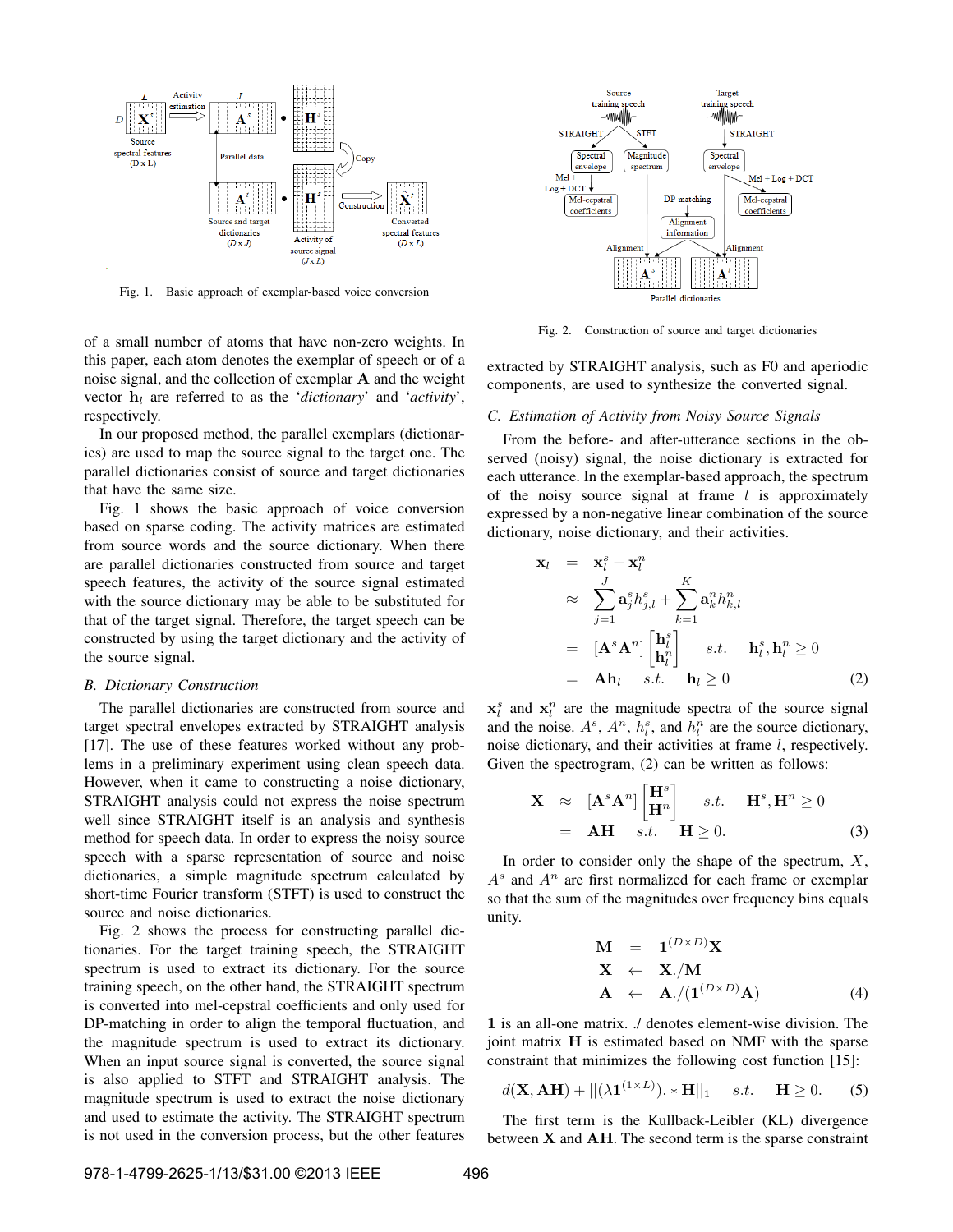

Fig. 3. Training of GMM conversion model after Sparse Coding conversion

with the L1-norm regularization term that causes **H** to be sparse. The weights of the sparsity constraints can be defined for each exemplar by defining  $\lambda^T = [\lambda_1 \dots \lambda_J \dots \lambda_{J+K}]$ . In this paper, the weights for source exemplars  $[\lambda_1 \dots \lambda_J]$  were set to 0.2, and those for noise exemplars  $[\lambda_{J+1} \dots \lambda_{J+K}]$ were set to 0. H minimizing (5) is estimated iteratively applying the following update rule:

$$
\mathbf{H}_{n+1} = \mathbf{H}_n \cdot * (\mathbf{A}^T (\mathbf{X}./(\mathbf{A} \mathbf{H}))) \n./(\mathbf{1}^{((J+K)\times L)} + \lambda \mathbf{1}^{(1\times L)}).
$$
\n(6)

## *D. Target Speech Construction*

From the estimated joint matrix H, the activity of source signal  $H<sup>s</sup>$  is extracted, and by using the activity and the target dictionary, the converted spectral features are constructed. Then, the target dictionary is also normalized for each frame in the same way the source dictionary was.

$$
\mathbf{A}^t \leftarrow \mathbf{A}^t. / (\mathbf{1}^{(D \times D)} \mathbf{A}^t) \tag{7}
$$

Next, the normalized target spectral feature is constructed, and the magnitudes of the source signal calculated in (4) are applied to the normalized target spectral feature.

$$
\hat{\mathbf{X}}^t = (\mathbf{A}^t \mathbf{H}^s) \cdot \mathbf{M} \tag{8}
$$

The input source feature is the magnitude spectrum calculated by STFT, but the converted spectral feature is expressed as a STRAIGHT spectrum. Hence, the target speech is synthesized using a STRAIGHT synthesizer. Then, F0 information is converted using a conventional linear regression based on the mean and standard deviation.

# *E. Compensation of a Mismatch between the Weights of Source and Target Exemplars Based on GMM*

Although source and target dictionaries are consisted of parallel data, a mismatch may occur in the estimated weights of source and target exemplars. In order to compensate the mismatch, in this paper, GMM-based conversion is applied to the feature vectors generated by the sparse coding. In the compensation process, as shown in Fig. 3, the spectra converted by the sparse coding and the target speech data are converted to the cepstrum domain, and they are used as training data of GMM. Training of GMM is performed by



Fig. 4. Cepstrum distance for each method in the case of using 50 words (10 dB)



Fig. 5. Cepstrum distance for each method in the case of using 25 sentences  $(10 dB)$ 

the same procedure as the conventional VC based on GMM [6].

#### III. EXPERIMENTS

In the experiments, noise-added speech data was used as an input signal. The proposed VC technique was evaluated by comparing it with a conventional technique based on GMM [6] and the VC technique based on sparse coding without GMM-based conversion [16]. The source speaker and target speaker were one male and one female speaker, whose speech is stored in the ATR Japanese speech database, respectively. The sampling rate was 8 kHz. Two-hundred sixteen words of clean speech were used to construct parallel dictionaries in our proposed method and used to train the GMM in the conventional method. The number of exemplars of source and target dictionaries was 57,033. Fifty words or twenty-five sentences of noisy speech were used as the test dataset. Fifty words were included in parallel dictionaries, and twenty-five sentences were not. The noisy speech was created by adding a noise signal recorded in a restaurant (taken from the CENSREC-1-C database) to the clean words or sentences. The mean SNR was about 10 dB and 15 dB. The noise dictionary is extracted from the before- and afterutterance sections in the evaluation sentence. The average number of exemplars for the noise dictionary for one sentence was 104. In our proposed method, a 256-dimensional magnitude spectrum was used as the feature vector for the input signal, source dictionary and noise dictionary, and a 512-dimensional STRAIGHT spectrum was used for the